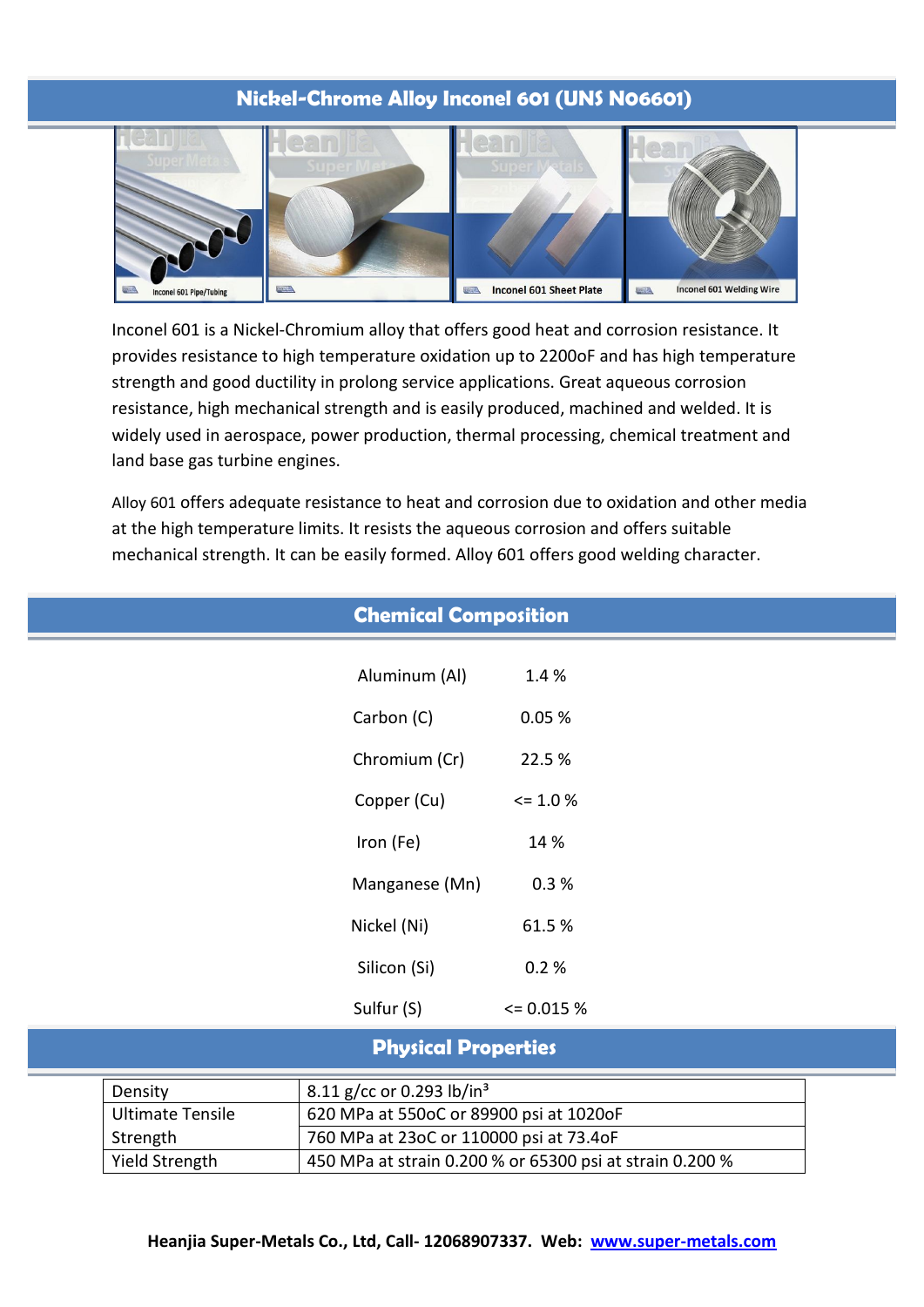|                               | 330 MPa at strain 0.200 % at temperature 550oC or 47900 psi at |  |  |  |
|-------------------------------|----------------------------------------------------------------|--|--|--|
|                               | strain 0.200 % at temperature 1020oF                           |  |  |  |
| Elongation                    | 42% or 32% at temperature 550oC                                |  |  |  |
| <b>Electrical Resistivity</b> | 0.000119 ohm-cm                                                |  |  |  |
| Magnetic permeability         | 1.003                                                          |  |  |  |
| Curie temperature             | -196oC or -321oF                                               |  |  |  |
| Linear coefficient of         | 13.75 micro-m/m oC at 20oC to 100oC or 7.639 micro-in/inch-    |  |  |  |
| thermal expansion             | oF at temperature 68oF to 212oF                                |  |  |  |
| Specific heat capacity        | 0.448 J/g-oC or 0.107 BTU/lb/oF                                |  |  |  |
| Thermal conductivity          | 11.2 W/m-K or 77.7 BTU-in/hr-ft2-oF                            |  |  |  |
| <b>Melting Point</b>          | 1360oC to 1411oC or 2480oF to 2572oF                           |  |  |  |
| Solidus temperature           | 1360oC or 2480oF                                               |  |  |  |
| Liquidus temperature          | 1411oC or 2572oF                                               |  |  |  |

# **Mean Coefficient of Thermal Expansion**

| οF               | оC               | $10^{-6}$ in/in- $\degree$ F             | $\mu$ m/m-°C       |
|------------------|------------------|------------------------------------------|--------------------|
| 80 of to 200 of  | 27 oC to 100 oC  | 7.60 x $10^{-6}$ in/in- $\degree$ F      | 13.75 $\mu$ m/m-°C |
| 80 of to 400 of  | 27 oC to 200 oc  | $8.01 \times 10^{-6}$ in/in-°F           | 14.36 um/m-°C      |
| 80 of to 600 of  | 27 oC to 300 oC  | $8.11 \times 10^{-6}$ in/in- $\degree$ F | 14.58 µm/m-°C      |
| 80 of to 800 of  | 27 oC to 400 oC  | $8.30 \times 10^{-6}$ in/in- $\degree$ F | 14.83 µm/m-°C      |
| 80 of to 1000 of | 27 oC to 500 oC  | $8.50 \times 10^{-6}$ in/in-°F           | 15.19 µm/m-°C      |
| 80 of to 1200 of | 27 oC to 600 oC  | $8.87 \times 10^{-6}$ in/in-°F           | 15.62 µm/m-°C      |
| 80 of to 1400 of | 27 oC to 700 oC  | $9.19 \times 10^{-6}$ in/in-°F           | 16.11 µm/m-°C      |
| 80 of to 1600 of | 27 oC to 800 oC  | $9.51 \times 10^{-6}$ in/in- $\degree$ F | 16.67 µm/m-°C      |
| 80 of to 1800 of | 27 oC to 900 oC  | $9.82 \times 10^{-6}$ in/in-°F           | 17.24 µm/m-°C      |
| 80 of to 2000 of | 27 oC to 1000 oC | $10.18 \times 10^{-6}$ in/in-°F          | 17.82 um/m-°C      |

# **Mechanical Properties**

Inconel alloy 601 offers excellent mechanical strength. The strengthening scale offered by alloy 601 varies with the variation in the alloy forms and conditions. The particular condition depends on the type of operation and temperature. Basically, the solution processed alloy is used in the crack oriented operations at the high temperatures up to 1000oF.

| Alloy form | Condition | Tensile strength |                | Yield strength |                | Elongatio | Hardnes  |
|------------|-----------|------------------|----------------|----------------|----------------|-----------|----------|
|            |           |                  |                |                |                | n %       | , HB     |
| 601 Rod    | Annealed  | 80 to 115 ksi    | 550 to 790 MPa | 30 to 60       | 205 to 415 MPa | 70 to 40  | 60 to 80 |
|            |           |                  |                | ksi            |                | %         |          |
| 601 Sheet  | Annealed  | 85 to 100 ksi    | 585 to 690 MPa | 30 to 50       | 205 to 345 MPa | 55 to 35  | 65 to 80 |
|            |           |                  |                | ksi            |                | %         |          |
| 601 Plate  | Annealed  | 80 to 100 ksi    | 550 to 690 MPa | 30 to 45       | 205 to 310 MPa | 65 to 45  | 60 to 75 |
|            |           |                  |                | ksi            |                | %         |          |

The annealed Inconel 601 is implemented in the operations that need high tensile strength. It retains its strength and other features even at the elevated temperatures.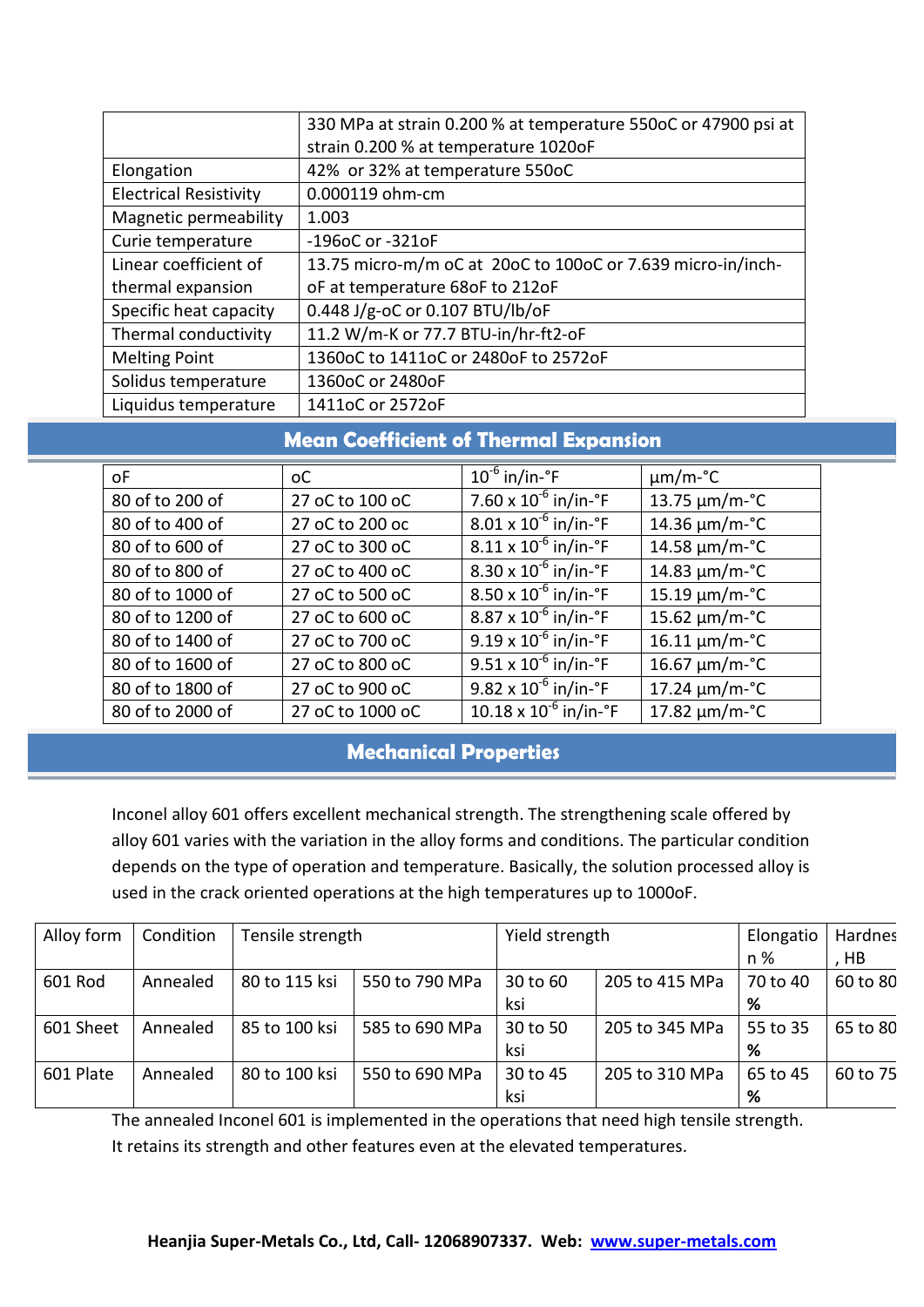### **Creeping Strength of Inconel 601**

Inconel 601 introduces superior creep rupturing strength and is extensively utilized in the apparatus that operate under high temperatures for extended periods. It is significantly used for these purposes as it offers excellent resistance to oxidation and other kinds of corrosion conditions at the elevated temperatures. The cracking strength of alloy solution processed at the various temperature ranges is demonstrated by the Larson Miller parameter.

The creep and rupture strengths of alloy are concluded at the heat processing temperature about 2100oF or 1150oC for one hour. The transverse specimen with the hardness of 86 Rb and the grain size of ASTM 8 are utilized for evaluation. The tensile characters are Yield strength 59.5 ksi, Tensile Strength, 111 ksi, and Elongation, 36%.

| Operation temperature, 1000 hours | Psi        | Mpa     |
|-----------------------------------|------------|---------|
| 1200 oF or 650 oC                 | 28,000 Psi | 195 Mpa |
| 1400 oF or 760 oC                 | 9100 Psi   | 63 Mpa  |
| 1600 oF or 870 oC                 | 4300 Psi   | 30 Mpa  |
| 1800 oF or 980 oC                 | 2100 Psi   | 14 Mpa  |
| 2000 oF or 1095 oC                | 1000 Psi   | 7 Mpa   |

### Inconel 601 Creep Rupture Strength for 1000 hours

## **Corrosion Resistance**

**Inconel alloy 601** has described the full fledge unavailability of embrittling intermetallic forms like sigma. The content of nickel and chromium in Inconel 601 in combination with the concentration of aluminum offers the superior resistance to corrosion at the high temperatures. The excellent features of alloy are its resistance to oxidation at the high temperatures about 2200oF or 1200oC. The concentration of chromium and aluminum offers exclusive spaling resistance during the cyclic thermal work.

Alloy 601 offers excellent resistance to oxidation at the high temperatures. It creates the protective oxide layer that inhibits scaling in the rigorous environments of cyclic exposure to the temperature. The alloy offers extensive resistance to cyclic oxidation at the temperature of 2000oF or 1095oC. It is subjected in the cyclic exposure to 2000oF or 1095oC for 15 minutes and quick air cooling for five minutes. The difference in the weight is noticed regularly.

The excellent resistance to oxidation provided by alloy 601 is based on the concentration of nickel, aluminum and chromium. At the elevated temperature, these elements produce the secured oxide layer on the material's surface. Moreover the minor internal oxidation offers more chromium concentration in the surface oxide. **Inconel 601 alloy** also offers excellent resistance to carburization.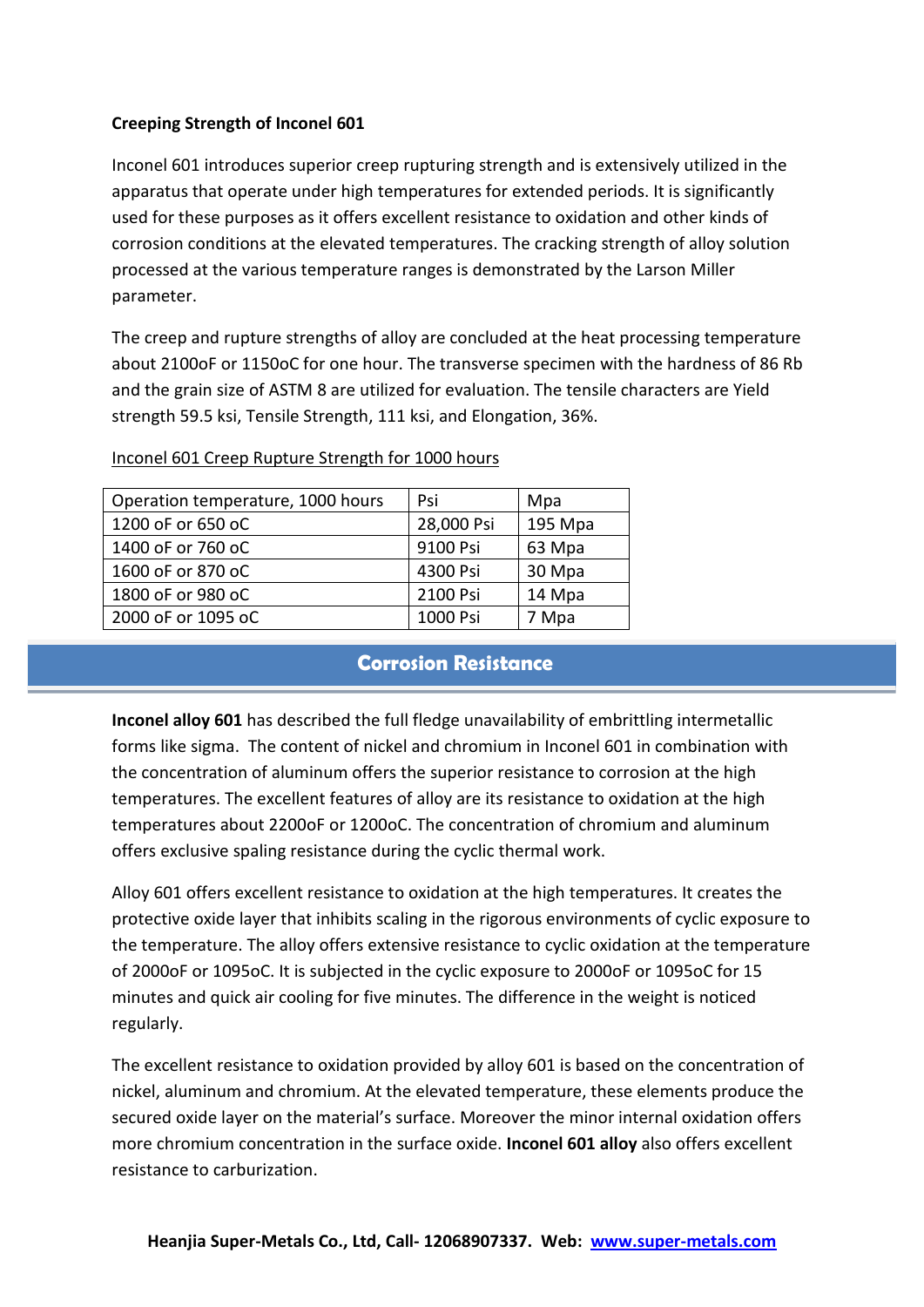#### **Average Corrosion rate in various acidic media**

|                             |                 | <b>Corrosion Rate</b> |                |
|-----------------------------|-----------------|-----------------------|----------------|
| Media                       | Test time, days | Mpy                   | mm/yr          |
| Acetic Acid (10%)           |                 | $< 0.1$ mpy           | $< 0.002$ mm/y |
| Acetic Acid (10%)+          |                 |                       |                |
| -Sodium Chloride (0.5%)     | 30              | $2.18$ mpy            | $0.554$ mm/y   |
| Acetic Acid (10%)+          |                 |                       |                |
| -Sulfuric Acid (0.5%)       | 7               | 45.7 mpy              | $1.161$ mm/y   |
| Alum (5%)                   | 7               | 28.6 mpy              | $0.726$ mm/y   |
| Aluminum Sulfate (5%)       | 7               | $0.1$ mpy             | $< 0.002$ mm/y |
| Ammonium Chloride (5%)      | 30              | $0.1$ mpy             | $0.002$ mm/y   |
| Ammonium Hydroxide (5%)     | 7               | Nil                   | Nil            |
| Ammonium Hydroxide (10%)    | 7               | Nil                   | Nil            |
| Ammonium Sulfate (5%)       | 7               | $0.1$ mpy             | $0.002$ mm/y   |
| Barium Chloride (10%)       | 30              | $0.1$ mpy             | $0.002$ mm/y   |
| Calcium Chloride (5%)       | 30              | $0.1$ mpy             | $0.002$ mm/y   |
| Chromic Acid (5%)           | 7               | 3.6 mpy               | $0.091$ mm/y   |
| Citric Acid (10%)           | 7               | $0.1$ mpy             | $< 0.002$ mm/y |
| Copper Sulfate (10%)        | 7               | Nil                   | Nil            |
| Ferric Chloride (5%)        | 7               | 354 mpy               | $8.99$ mm/y    |
| Ferrous Ammonium            |                 |                       |                |
| -Sulfate (5%)               | 7               | Nil                   | Nil            |
| Lactic Acid (10%)           | 7               | 36.4 mpy              | $0.925$ mm/y   |
| Methanol                    | 7               | Nil                   | Nil            |
| Oxalic Acid (5%)            | 7               | 23.8 mpy              | $0.605$ mm/y   |
| Oxalic Acid (10%)           | 7               | 52.2 mpy              | $1.326$ mm/y   |
| Potassium Ferricyanide (5%) | 7               | Nil                   | Nil            |
| Sodium Bisulfite (5%)       | 7               | $<$ 0.1 mpy           | $< 0.002$ mm/y |
| Sodium Carbonate (5%)       | 7               | Nil                   | Nil            |
| Sodium Chloride (10%)       | 30              | $0.2$ mpy             | $0.005$ mm/y   |
| Sodium Chloride (20%)       | 30              | 0.3 mpy               | $0.008$ mm/y   |
| Sodium Hypochlorite (1%)    | 7               | $3.5$ mpy             | $0.089$ mm/y   |
| Sodium Hypochlorite (5%)    | 7               | $6.9$ mpy             | $0.175$ mm/y   |
| Sodium Sulfate (5%)         | 7               | Nil                   | Nil            |
| Sodium Sulfate (10%)        | 7               | $< 0.1$ mpy           | $< 0.002$ mm/y |
| Sulphurous Acid (6%)        | 7               | 56.2 mpy              | $1.427$ mm/y   |
| Tartaric Acid (20%)         | 7               | 21.8 mpy              | $0.554$ mm/y   |
| Zinc Chloride (10%)         | 7               | $0.1$ mpy             | $0.002$ mm/y   |

**Fabrication**

Inconel 601 is easily forged, machined and welded by following the standard processes. The unnecessary materials like grease, oil and dust should be eradicated from the material prior to heating.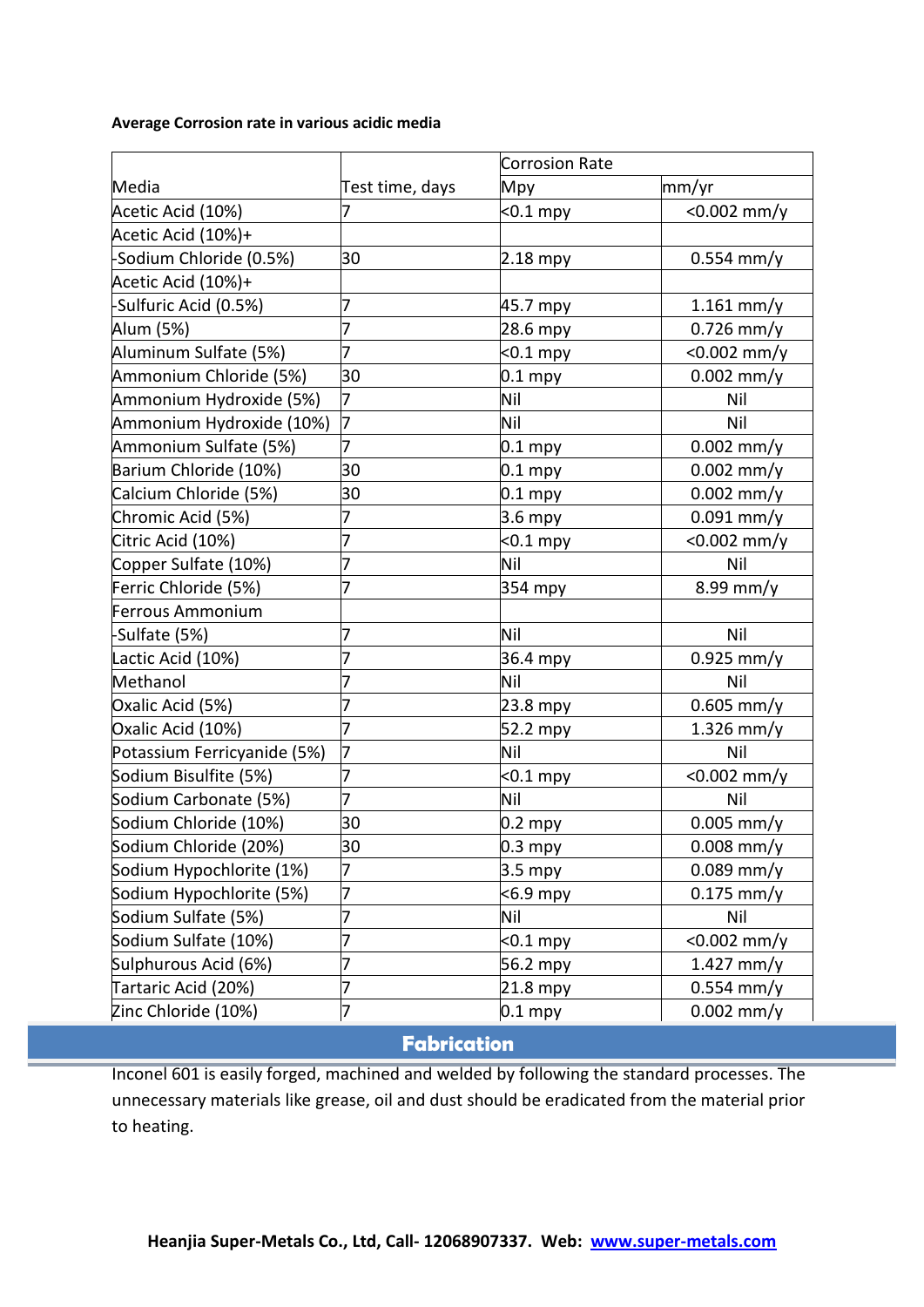Alloy 601 is heated in the conditions of lower concentration of sulfur. The fuel for open heating should include minor sulfur content. In order to avoid the massive oxidation of alloy, the furnace conditions should be reduced slowly. Inconel 601 alloy is not strengthened by heat processing. The wide range of forces and hardness can be obtained from it by the mixture of cold processing and annealing. The impact of annealing temperature on the tensile strength of cold treated Inconel alloy is shown in the below table:

| Annealing Temperature °F | Tensile Strength, ksi | Yield Strength, ksi | Elongation% |
|--------------------------|-----------------------|---------------------|-------------|
| 1750                     | 174.0                 | 166.0               |             |
| 1800                     | 114.0                 | 56.5                | 32          |
| 1850                     | 113.5                 | 53.5                | 34          |
| 1900                     | 105.0                 | 43.0                | 37          |
| 1950                     | 107.0                 | 41.0                | 36          |
| 2000                     | 104.0                 | 43.0                | 39          |

The presence of aluminum and chromium offers capability to Inconel 601 alloy to produce the refractory surface oxide while heating that cannot be annealed in the commercial furnaces. The pickling is essential to produce the bright layers on the alloy sections that are heated. The specialized pickling processes are essential for alloy 601 due to its resistance to the chemical processes. The light oxide on the material that are annealed and cooled in absence of air can be eradicated by the nitric or hydrochloric acid solution.

### **Hot Forging of Inconel 601**

The temperature of hot forging of **Inconel 601 alloy** is 1600 to 2250oF or 870-1230oC. The hot processing operations that consist of wider distortions should be conducted at temperature of 1900oF to 2250oF or 1040oC to 1230oC. Alloy 601 has low ductile nature at higher temperature of 1200 to 1600oF or 650-870oC so it is not recommend to process in this temperature range. Minor processing is done at temperature lower than 1200oF or 650oC to obtain the high tensile strength.

**Inconel 601 alloy** is cold treated by following the traditional methods. Its toughening rate is slightly more than the alloy 600 and alloy 800. Following table shows the tensile character of cold drawn alloy subsequent to different amounts of cold reduction.

| Cold reduction Temp. °F | Tensile Strength-ksi | Yield Strength-ksi | Elongation,% |
|-------------------------|----------------------|--------------------|--------------|
| 45                      | 174.0                | 166.0              |              |
| 68                      | 192.0                | 185.0              | 4            |
| 77.5                    | 197.0                | 183.0              |              |
| 83                      | 202.0                | 193.0              |              |

### **Welding of Inconel 601**

**Inconel 601 alloy** obtains the superior welding character and it is easily connected by following the traditional welding products and methods. The welding forms are introduced